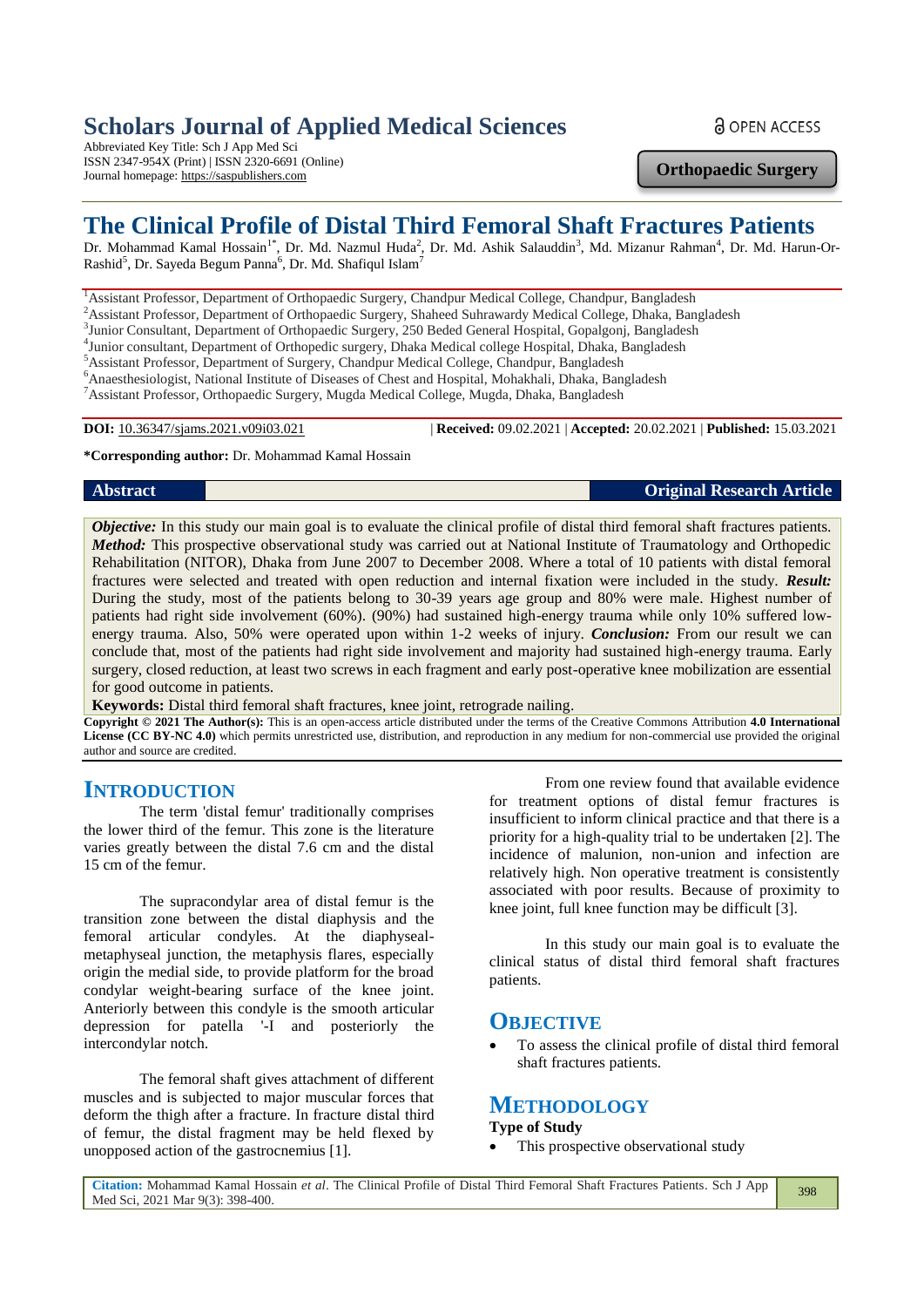#### **Place and Period Study**

 The study was carried out at-the National Institute of Traumatology and Orthopedic Rehabilitation (NITOR), Dhaka from June 2007 to December 2008.

#### **Study Population**

 10 patients with distal femoral fractures were selected and treated with fin nailing. 8 patients were male and 2 patients were female. The mean age was 38.5 years (range 20-60 year). Six fractures were Winquist type I and four fractures were Winquist type II. Most of the fractures were high energy injuries caused by road traffic accidents.

#### **Sampling Method**

 Purposive sampling method was followed as per inclusion and exclusion criteria.

#### **Inclusion Criteria**

- Age: Adult patients i.e. fractures with distal epiphyseal fusion.
- Fracture: Distal femoral shaft only.
- Injury: Closed fractures only.
- Injury time: Fresh and less than three weeks old fractures were taken.
- Fracture type: Stable fractures i.e. Winquist type I and type II fractures.

#### **Data collection procedure:**

A pretested and predesigned proforma containing history and examination findings of the patient, operative procedure and follow up was used to collect the data.

#### **Data Analysis**

Data were collected, compiled and tabulated according to key variables. All statistical analysis of different variables were carried out according to standard statistical methods and calculations done by using scientific calculator.

## **RESULTS**

In Table-1 shows age distribution of the patients where 40% patients belong to 30-39 years' age group. The following table is given below in detail:

**Table-1: Age distribution of the patients**

| $2.0022$ 2.12 $\pm$ 0.000 0.000 0.000 0.000 0.000 0.000 0.000 |             |               |
|---------------------------------------------------------------|-------------|---------------|
| Age distribution of the patients                              | $\mathbf n$ | $\frac{0}{0}$ |
| $20 - 29$                                                     |             | 20            |
| $30-39$                                                       |             | 40            |
| 40-49                                                         | ⌒           | 30            |
| 50-60                                                         |             | ١ſ            |

Table-2 shows that out of 10 cases 8 (80%.) were male and 2 (20%) were female. The male female ratio was 4:

|  | Table-2: Sex distribution of patients (IT-10) |  |  |
|--|-----------------------------------------------|--|--|
|--|-----------------------------------------------|--|--|

| <b>Sex</b> | <b>Number of patients</b> | <b>Percentage</b> |
|------------|---------------------------|-------------------|
| Male       |                           | 80                |
| Female     |                           | 20                |

In Table-3 shows distribution of side involvement (: $n = 10$ ) where highest number of patients had right side involvement (60%). The following table is given below in detail:

#### **Table-3: Distribution of side involvement**

| <b>Side</b><br>involvement | <b>Number of</b><br><b>patients</b> | <b>Percentage</b> |
|----------------------------|-------------------------------------|-------------------|
| Right                      |                                     | 60                |
| Left                       |                                     | 40                |

In Table-4 considering mechanism of injury, shows that the highest percentage (90%.) had sustained high-energy trauma while only 10% suffered lowenergy trauma. The following table is given below in detail:

|  | Table-4: Mechanism of injury |  |  |  |
|--|------------------------------|--|--|--|
|--|------------------------------|--|--|--|

| <b>Mechanism of injury</b> | n | $\frac{0}{0}$ |
|----------------------------|---|---------------|
| High-energy trauma         | 9 | 90            |
| Motor vehicle accident     |   | 50            |
| Motor cycle accident       | ႒ | 20            |
| Auto-pedestrain accident   |   | 10            |
| Fall from height           |   | 10            |
| Low energy trauma          |   |               |

Table-5 shows that 5 patients (50%) were operated upon within 1-2 weeks of injury.

**Table-5: Time interval between injury and operation**

| Group | Time interval between injury and fixation (wk)   Number of patients   Percentage |  |
|-------|----------------------------------------------------------------------------------|--|
|       |                                                                                  |  |
|       | -2                                                                               |  |
|       | - - /                                                                            |  |

Table-5 of time interval between injury and fixation of fracture  $(n = 10)$ 

In Figure-1 shows time interval between injury and fixation (wks) where 50% were operated upon within 1-2 weeks of injury. The following figure is given below in detail:

© 2021 Scholars Journal of Applied Medical Sciences | Published by SAS Publishers, India 399